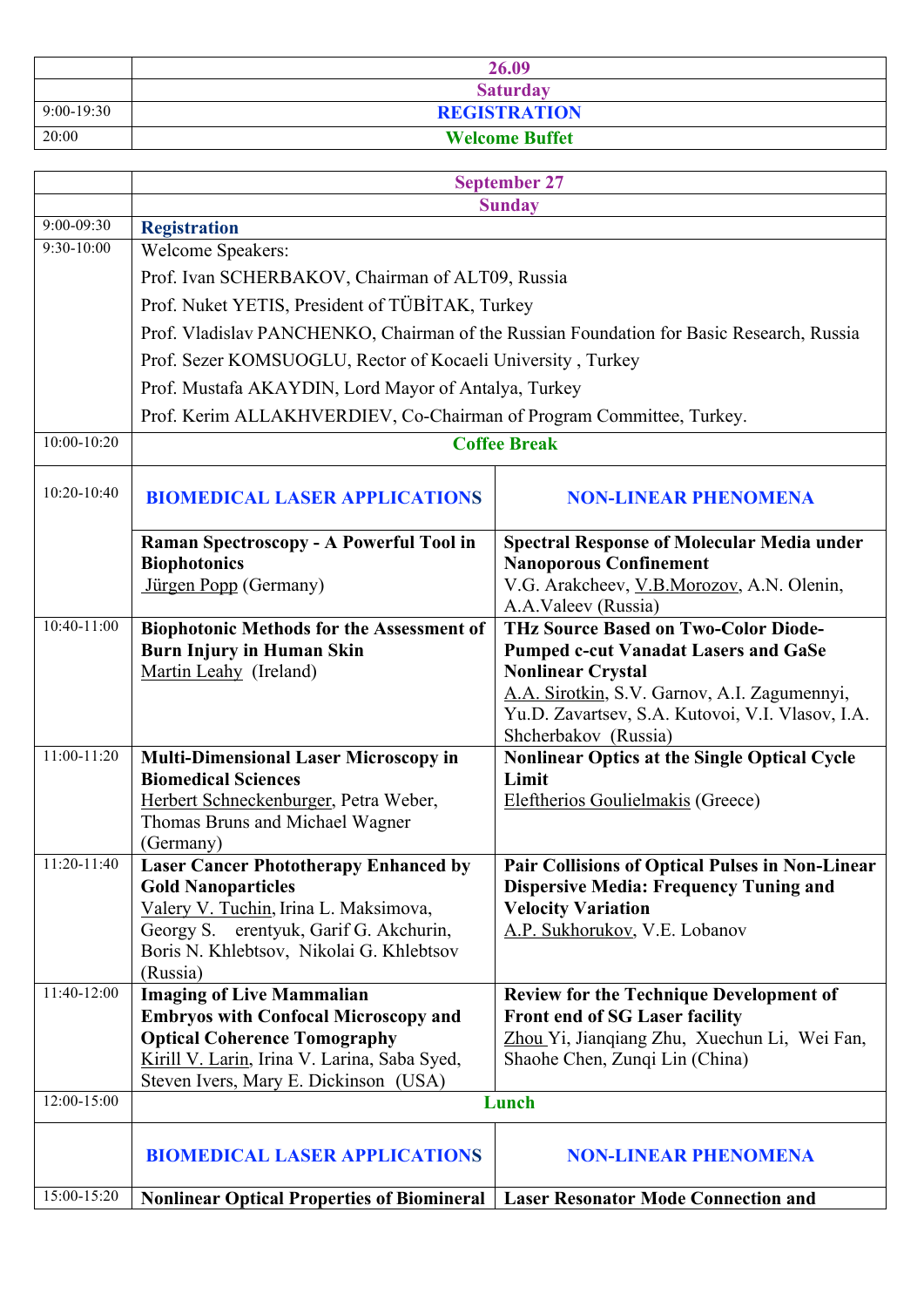|                 | <b>Nanocomposite Structures</b>                  | <b>Change of this Connection under Influence of</b> |
|-----------------|--------------------------------------------------|-----------------------------------------------------|
|                 | Yuriy Kulchin, A.V. Bezverbny, O.A. Bukin,       | an External Optical Signal                          |
|                 | S.S. Voznesenski, S.S. Golik, A.Yu. Mayor,       | V.P.Bykov (Russia)                                  |
|                 | Yu.A. Shipunov (Russia)                          |                                                     |
| 15:20-15:40     | <b>Fluorescent Detection and Photodynamic</b>    | <b>Powerful Few Cycle Optical Pulse Production</b>  |
|                 | <b>Inactivation of Pathogenic Microorganisms</b> | and New Spectral Component Formation                |
|                 | Ekaterina Borisova, V. Mantareva, I.             | under Filamentation in Gases                        |
|                 | Angelov, V. Kussovski, D. Woehrle, and L.        | M. Kurilova, A. Mazhorova, D. Uryupina, n.          |
|                 | Avramov (Bulgaria)                               | Panov, G. golovin, S. gorgutsa, R. Volkov O.        |
|                 |                                                  | Kosareva, and A. Savel'ev (Russia)                  |
| 15:40-16:00     | <b>Laser Scattering and Diffraction</b>          | <b>Phase Retrieval Method for Reconstructing</b>    |
|                 | <b>Assessment of the Effect of Diamond</b>       | <b>Wavefront Aberration of Ultrashort High-</b>     |
|                 | <b>Nanoparticles on Blood Microrheology</b>      | <b>Power Laser Pulse</b>                            |
|                 | Alexander Priezzhev (Russia)                     | Moon Tae Jeong, Chu Min Kim, and Jongmin            |
|                 |                                                  | Lee (Korea)                                         |
| $16:00 - 16:20$ | <b>Laser-Based Nanoengineering for</b>           | Phase-Lock and Frequency Stabilization of           |
|                 | <b>Biomedical Applications</b>                   | <b>Nd:YAG Lasers</b>                                |
|                 | Boris Chichkov (Germany)                         | Cihangir Erdogan (Turkey)                           |
| $16:20 - 16:40$ | Sorption of the Ions with Different Ionic        |                                                     |
|                 | Radii on Protein Surface in the Process of       |                                                     |
|                 | <b>Nanocluster Formation</b>                     |                                                     |
|                 | Khlapov V.P, G.P. Petrova, Yu.M.                 |                                                     |
|                 | Petrusevich (Russia)                             |                                                     |
| $16:40-17:00$   | <b>Medical Applications of Laser</b>             |                                                     |
|                 | <b>Spectroscopic Gas Analyses</b>                |                                                     |
|                 | Markus Sigrist, R. Bartlome, and M. Gianella     |                                                     |
|                 | (Chehia)                                         |                                                     |
| 17:00-17:20     |                                                  | <b>Coffee Break</b>                                 |
|                 |                                                  |                                                     |
|                 | <b>BIOMEDICAL LASER APPLICATION</b>              | <b>LASER IN ATMOSPHERE MONITORING</b>               |
| 17:20-17:40     | "Clean" and "Cold" Laser Transfer of             | <b>LIDAR Technologies of Remote Monitoring</b>      |
|                 | <b>Biomaterials</b>                              | <b>Anatoly Boreysho</b> (Russia)                    |
|                 | Taras Kononenko, I.A.Nagovitsyn,                 |                                                     |
|                 | G.K.Chudinova, V.I. Konov, I.N.Mihailescu,       |                                                     |
|                 | P.Alloncle, M.Sentis (Russia)                    |                                                     |
| 17:40-18:00     | The Optical Nose, Laser Based Trace Gas          | Reference and Phase Shift Technique in              |
|                 | <b>Detection for the Early Monitoring of</b>     | <b>Multipass Laser Schemes for Trace Gas</b>        |
|                 | <b>Human Health</b>                              | <b>Particles Detection</b>                          |
|                 | Frans Harren (Netherland)                        | I.V.Nikolaev, V.N.Ochkin, S.N.Tskhai (Russia)       |
| 18:00-18:20     | <b>Spectral Domain Optical Coherence</b>         | <b>Retrieval of Dust Particle Parameters from</b>   |
|                 | <b>Tomography Imaging of the Human</b>           | <b>Multiwavelength Lidar Measurements</b>           |
|                 | <b>Posterior Eye</b>                             | Igor Veselovskii, Alexey Kolgotin, Oleg             |
|                 | Tapio Fabritius, and Risto Myllyla (Finland)     | Dubovik, Sergey Vartapetov (Russia)                 |
| 18:20-18:40     | <b>Functionalized Plasmon-Resonant</b>           | <b>Quantum Cascade Laser Spectrometers for</b>      |
|                 | <b>Nanoparticles: Fabrication, Optical</b>       | <b>Atmospheric Gas Detection</b>                    |
|                 | <b>Properties, and Biomedical Applications</b>   | Virginie Zeninari (France)                          |
|                 | Nikolai Khlebtsov (Russia)                       |                                                     |
| 18:40-19:00     | <b>Surface-Assisted Laser Desorption</b>         | A Multi-Angle Laser Light Scattering Aerosol        |
|                 | <b>Ionization of Organic Compounds.</b>          | Spectrometer                                        |
|                 | <b>Mechanism and Applications.</b>               | A. Nagy, A. Czitrovszky, A. Kerekes, W.             |
|                 | <b>S.Alimpiev</b> (Russia)                       | Szymanski (Hungary)                                 |
| 17:00-19:30     |                                                  | <b>POSTERS</b>                                      |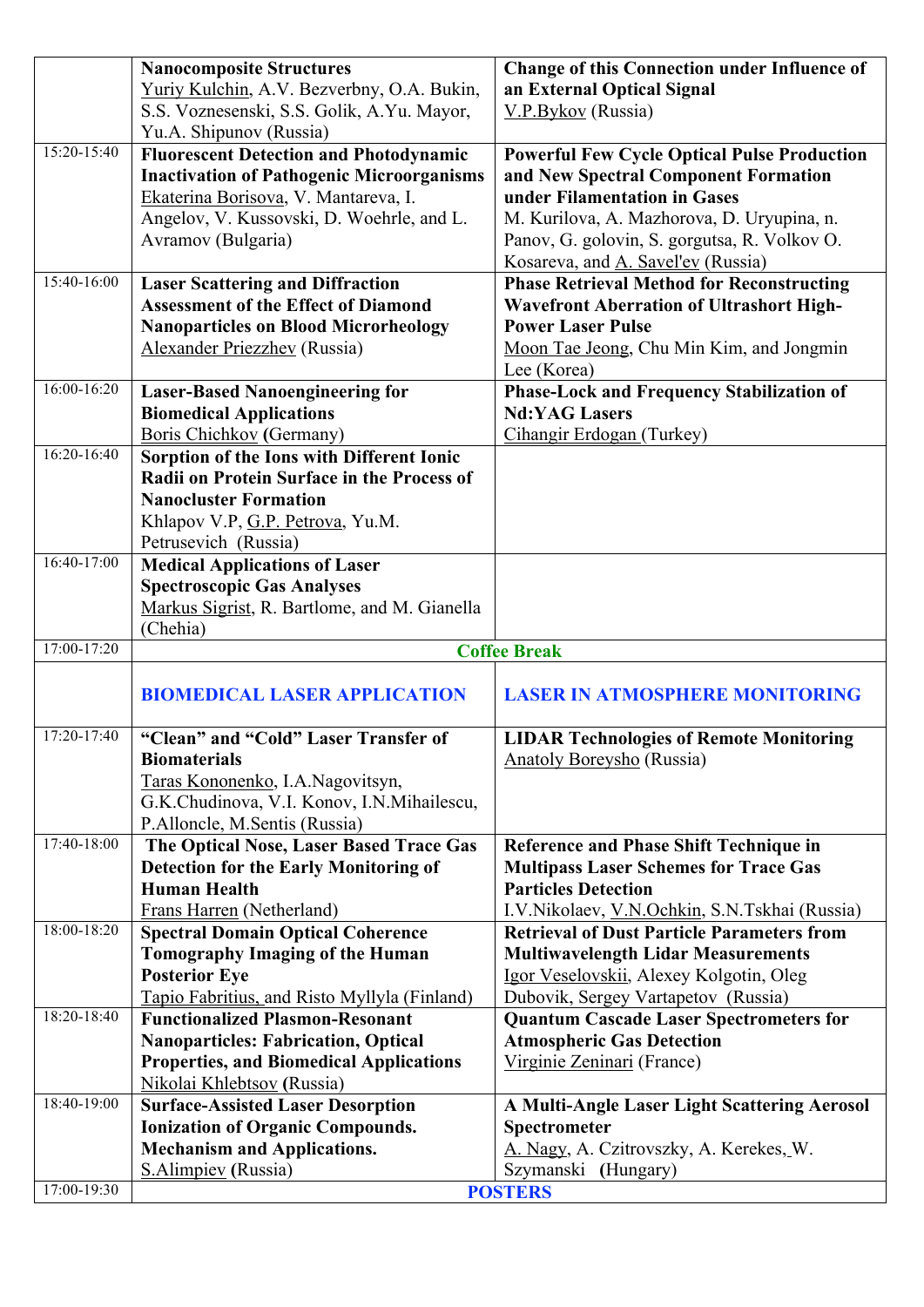|               | <b>September 28</b>                                                                                                                                                                                                                                     |                                                                                                                                                                                                                                                                                                            |
|---------------|---------------------------------------------------------------------------------------------------------------------------------------------------------------------------------------------------------------------------------------------------------|------------------------------------------------------------------------------------------------------------------------------------------------------------------------------------------------------------------------------------------------------------------------------------------------------------|
|               | <b>Monday</b>                                                                                                                                                                                                                                           |                                                                                                                                                                                                                                                                                                            |
|               | <b>PHOTOACOUSTICS</b>                                                                                                                                                                                                                                   | <b>LASER SYSTEMS</b>                                                                                                                                                                                                                                                                                       |
| $9:00 - 9:20$ | <b>Optoacoustic Measurement of Optical</b><br><b>Propertist in Biological Tissues</b><br>Pelivanov I.M., Barskaya M.I., Podymova<br>N.B., Khokhlova T.D., Karabutov A.A<br>(Russia)                                                                     | <b>Numerical Analysis of Multilayer Optical</b><br><b>Waveguides</b><br>A.G. Rzhanov, S.E. Grigas (Russia)                                                                                                                                                                                                 |
| $9:20 - 9:40$ | <b>Optoacoustic Array for Monitoring of</b><br>Hemoglobin Concentration: Modeling and<br><b>Experiment</b><br>Valeriy Andreev, Tatiana Khokhlova,<br>Alexander Bykov (Russia)                                                                           | The Red and Infrared Emission Centers in<br><b>Bismuth-Activated Silicate Glass.</b><br>B. Denker, E. Dianov, B. Galagan, S. Sverchkov,<br>I. Shulman (Russia)                                                                                                                                             |
| $9:40-10:00$  | <b>Point Spread Function of Array</b><br><b>Transducers in 2D Optoacoustic</b><br>Tomography<br>Tatiana Khokhlova, Ivan M. Pelivanov,<br>Varvara A. Simonova and Alexander A.<br>Karabutov (Russia)                                                     | <b>Fluorescent and Optical Absorption Centers in</b><br>Chromium-Doped LiGaSiO <sub>4</sub> Nano-Glass-<br><b>Ceramics and Vitreous Precursors</b><br>Kirill A. Subbotin, Valery A. Smirnov, Evgeny<br>V. Zharikov, Ivan A. Shcherbakov (Russia)                                                           |
| 10:00-10:20   | <b>Optoacoustic Cancer Diagnosis and</b><br><b>Therapy</b><br>M. Jaeger, S. Preisser, L. Siegenthaler, M.<br>Kitz, Martin. Frenz, D. Schol, M. Fléron, J.F.<br>Greisch, M.C. De Pauw-Gillet, E. De Pauw J.<br>Niederhauser, D. Schweizer (Switzerland)  | <b>Photoluminensecence of CdTe Quantum Dots</b><br>and Porous Silicon Oxide Nanocomposite<br>N.A. Piskunov, E.D. Maslennikov,<br>L.A. Golovan, V.Yu Timoshenko,<br>P.K. Kashkarov (Russia)                                                                                                                 |
| 10:20-10:40   |                                                                                                                                                                                                                                                         | <b>Coffee Break</b>                                                                                                                                                                                                                                                                                        |
|               | <b>PHOTOACOUSTICS</b>                                                                                                                                                                                                                                   | <b>LASER SYSTEMS</b>                                                                                                                                                                                                                                                                                       |
| 10:40-11:00   | <b>Imaging of Ultrasound Transmission</b><br><b>Parameters in Photoacoustic Tomography</b><br>Srirang Manohar, Rene G.H. Willemink,<br>Jithin Jose, Steffen Resnik, Cornelis H.<br>Slump, Ferdi van der Heijdeb and Ton G. van<br>Leeuwen (Netherlands) | Thin Disk Laser: A Versatile Tool for Micro<br><b>Machining</b><br>Friedrich Dausinger (Germany)                                                                                                                                                                                                           |
| $11:00-11:20$ | <b>Laser Induced Photoacoustic and</b><br><b>Vaporization Pressure Signals in Water:</b><br><b>New Experimental Results</b><br>A.A.Samokhin, V.I.Vovchenko, and<br>N.N.Il'ichev (Russia)                                                                | A cw Tm, Ho: YLF Laser Pumped by Raman<br>Erbium Fiber laser at 1675 nm<br>Yu. L. Kalachev, V. A. Mihailov, V. V.<br>Podreshetnikov, I. A. Shcherbakov (Russia)                                                                                                                                            |
| 11:20-11:40   | <b>Evaluation of Microstructure of Severely</b><br><b>Plastically Deformed Metals by Laser</b><br><b>Ultrasound</b><br>V. V. Kazhushko, G. Paltauf, and H. Krenn<br>(Austria)                                                                           | Pedestal Suppression in a Short-Pulse Fiber-<br><b>Laser Output by Soliton Self-Frequency Shift</b><br>in a Photonic-Crystal Fiber<br>D.A. Sidorov-Biryukov, E.E. Serebryannikov, A.<br>Voronin, A. Fernandez, L. Zhu, A. Pugzlys,<br>F.Ö. Ilday, J.C. Knight, A. Baltuška, and A.M.<br>Zheltikov (Russia) |
| 11:40-12:00   | <b>Characterization of Giant Photoacoustical</b><br><b>Signals in Layered Crystals by a Novel</b><br><b>Transient Free-Carrier Absorption</b>                                                                                                           | <b>Broadly Tunable Tm, Ho: KYW Laser Around</b><br>2 µm and its Mode-Locked Operation<br>A.A. Lagatsky, S. Calvez, N.V. Kuleshov, W.                                                                                                                                                                       |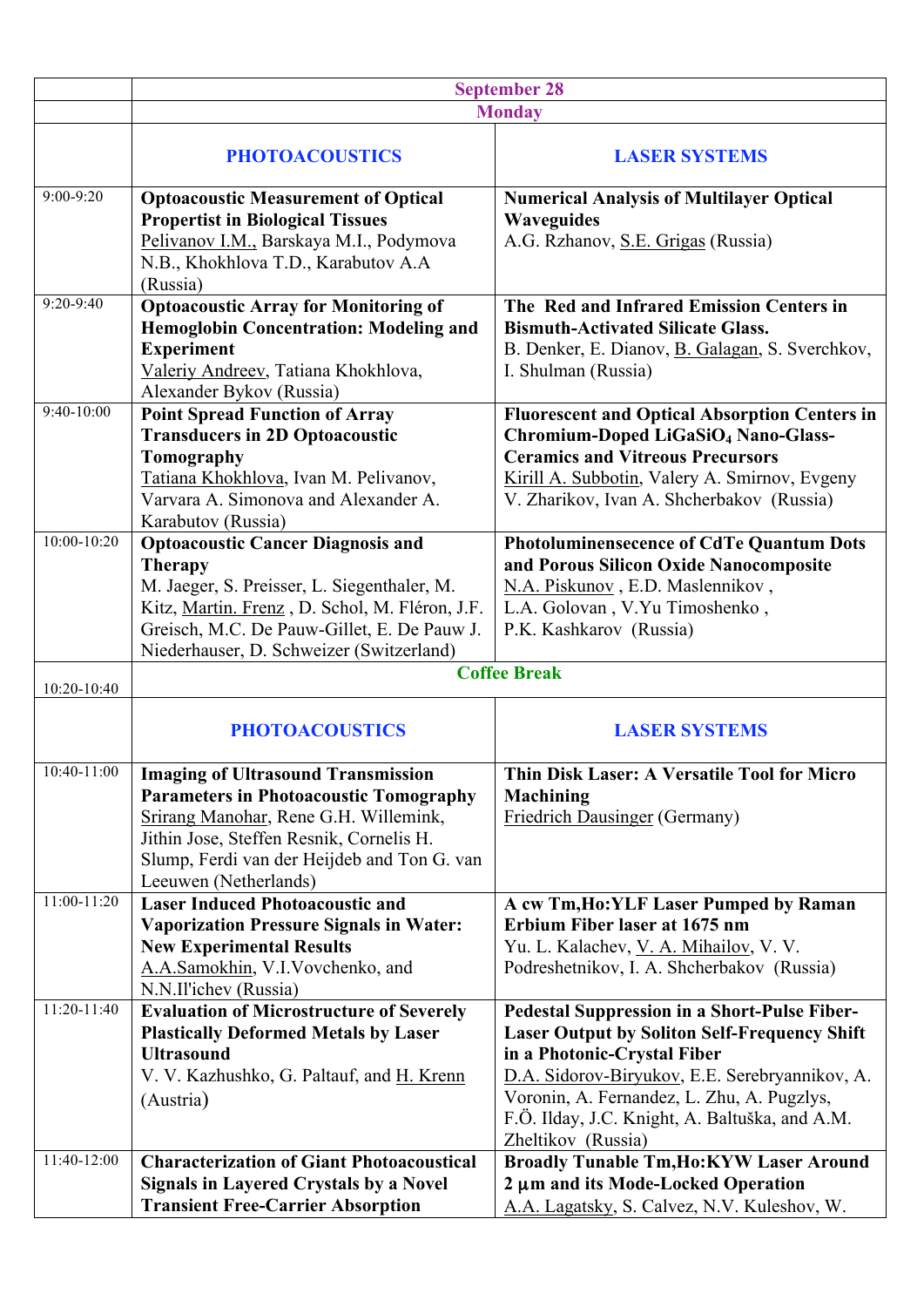|                 | Technique                                        | Sibbett (United Kingdom)                                                                        |
|-----------------|--------------------------------------------------|-------------------------------------------------------------------------------------------------|
|                 | Vytautas Grivickas, V. Gavryushin, K.            |                                                                                                 |
|                 | Gulbinas, V. Bikbajevas, K. R.                   |                                                                                                 |
|                 | Allakhverdiev, and D. A. Huseinova (Latvia)      |                                                                                                 |
| $12:00 - 15:00$ | Lunch                                            |                                                                                                 |
|                 |                                                  |                                                                                                 |
|                 | <b>PHOTOACOUSTICS</b>                            | <b>LASER SYSTEMS</b>                                                                            |
| 15:00-15:20     | <b>High Power Quantum Cascade Lasers and</b>     | Diode-Pumped Disk and Slab Solid-State                                                          |
|                 | <b>Applications to High Sensitivity, High</b>    | <b>Lasers</b>                                                                                   |
|                 | <b>Selectivity Detection of Chemical Warfare</b> | Vladimir Tsvetkov, Vladimir Seregin, Andrew                                                     |
|                 | <b>Agents and Explosives</b>                     | Lyashedko, Galina Bufetova, Dmitriy Nikolaev,                                                   |
|                 | C. Kumar N.Patel (USA)                           | Ivan Shcherbakov (Russia)                                                                       |
| 15:20-15:40     | Photoacoustic Spectroscopy: Low VS.              | <b>CW</b> and Pulsed Lasers Based on Er-doped                                                   |
|                 | <b>High Laser Power</b>                          | <b>GTWave Fiber</b>                                                                             |
|                 | Dan Constantin Dumitras, D. C. A. Dutu, A.       | A.S.Kurkov, A.I.Ivanenko, S.M.Kobtsev,                                                          |
|                 | M. Bratu, M. Patachia, C. Achim,                 | S.V.Kukarin (Russia)                                                                            |
|                 | M. Petrus, C. Matei, S. Banita (Romania)         |                                                                                                 |
| 15:40-16:00     | <b>Three-Dimensional Acousto-Optic</b>           | <b>Chemical Vapor Deposited (CVD) Diamond for</b>                                               |
|                 | <b>Mapping in Tissue Mimicking Phantoms</b>      | <b>Laser Applications</b>                                                                       |
|                 | <b>Using Heterodyne Light-Scattering</b>         | V.G. Ralchenko, V.I. Konov, A.P. Bolshakov,                                                     |
|                 | Spectroscopy.                                    | A.F. Popovich, V.V. Kononenko, M.N.                                                             |
|                 | Aliaksandr Bratchenia, R. Molenaar, R.P.H.       | Sinyavskiy, E.E. Ashkinazi, A.A. Kaminskii,                                                     |
|                 | Kooyman (Netherlands)                            | A.Yu. Lukyanov, A.V. Khomich (Russia)                                                           |
| 16:00-16:20     | <b>Acousto-Optical Methods of Image</b>          | <b>High Accuracy TN Optical Commutator of</b>                                                   |
|                 | Processing                                       | <b>Laser Radiation for Application in Space</b>                                                 |
|                 | Oleg Makarov, Wladimir Molchanov,                | <b>Navigation</b>                                                                               |
|                 | Jewgenij Maximov (Germany)                       | V. Pokrovsky, S. Studentsov, L. Soms, M.                                                        |
|                 |                                                  | Tomilin (Russia)                                                                                |
| 16:20-16:40     | <b>Self-Mixing Interferometry</b>                | <b>Investigating Ultra-Intense Plasma-Based</b>                                                 |
|                 | Silvano Donati (Italy)                           | <b>Soft x-ray Lasers</b>                                                                        |
|                 |                                                  | Philippe Zeitoun, Marta Fajardo, Pedro Velarde-                                                 |
|                 |                                                  | Mayol, Frederic Burgy, Kevin Cassou, Julien                                                     |
|                 |                                                  | Gautier, Jean-Philippe Goddet, Guillaume                                                        |
|                 |                                                  | Lambert, David Ros, Anna Barszczak Sardinha,                                                    |
|                 |                                                  | Stephane Sebban, Amar Tafzi (France)                                                            |
| 16:40-17:00     |                                                  |                                                                                                 |
|                 |                                                  | <b>High Power Femtosecond Thin Disk Lasers</b><br>Thomas Südmeyer, Cyrill R. E. Baer, Christian |
|                 |                                                  | Kränkel, Oliver H. Heckl, C.J. Saraceno,                                                        |
|                 |                                                  |                                                                                                 |
|                 |                                                  | Matthias Golling, Rigo Peters, Klaus Petermann,                                                 |
| 17:00-17:20     |                                                  | Günter Huber, and Ursula Keller (Germany)<br><b>Coffee Break</b>                                |
|                 |                                                  |                                                                                                 |
|                 | <b>LIGHT-MATTER INTERACTION</b>                  | <b>LASER SYSTEMS</b>                                                                            |
|                 |                                                  |                                                                                                 |
| 17:20-17:40     | <b>Three-Waves Interactions of Surface</b>       | <b>High Power CW and Pulsed Fiber Lasers with</b>                                               |
|                 | <b>Defect-Deformational Waves and Their</b>      | China-Made Yb-Doped LMA Fiber at SIOM                                                           |
|                 | Role in Selforganization of Nano and             | Qihong Lou, Jun Zhou, Bin He and Songtao Du                                                     |
|                 | <b>Microstructures Under Laser Action on</b>     | (China)                                                                                         |
|                 | <b>Solids</b>                                    |                                                                                                 |
|                 | $V.I.$ mel'yanov, D. Seval'nev (Russia)          |                                                                                                 |
| 17:40-18:00     | <b>Neutral and Charged Species Produced</b>      | <b>Lasing Properties of a New Ytterbium-Doped</b>                                               |
|                 |                                                  |                                                                                                 |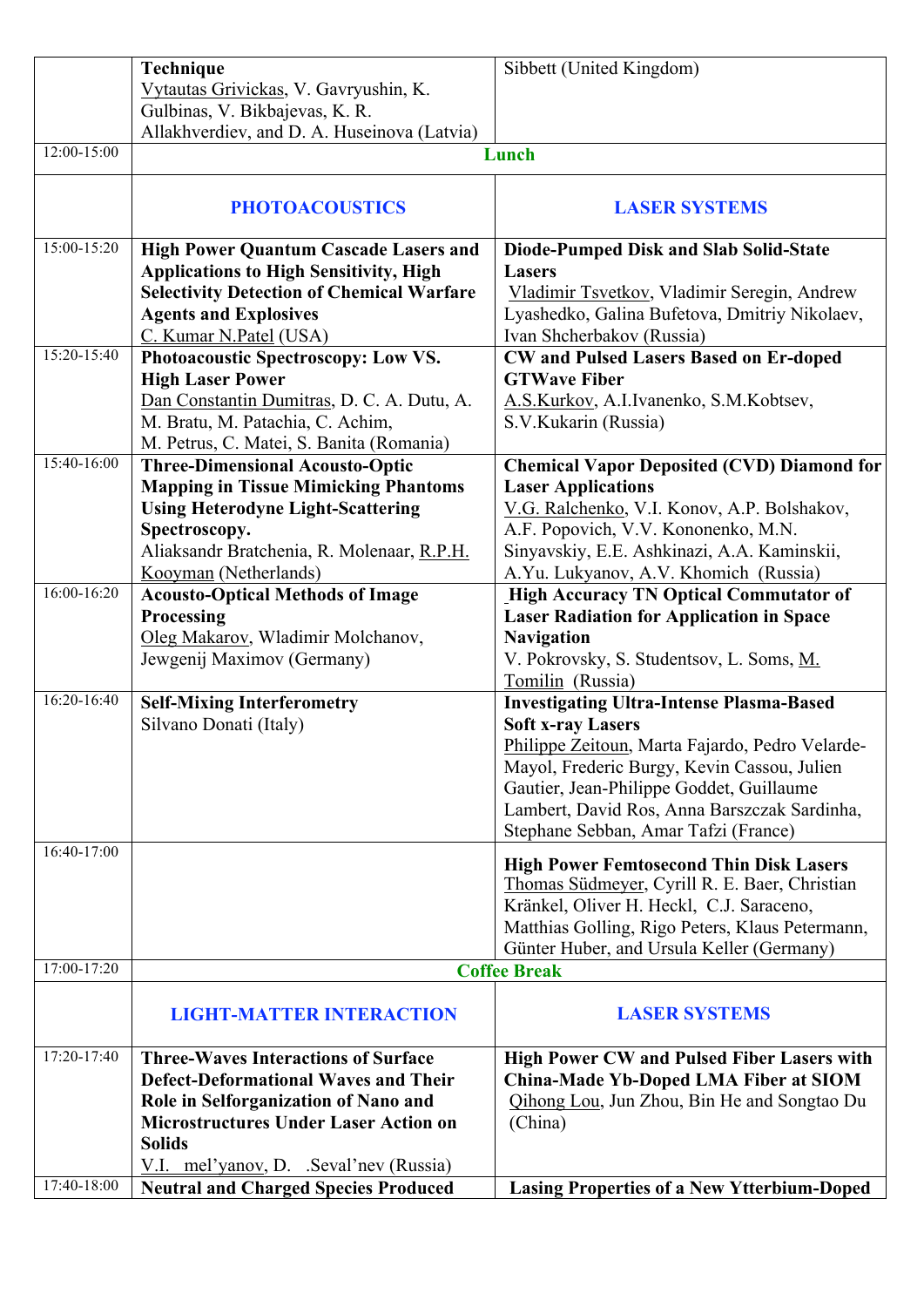|             | <b>Through Lasers in Solid and Gas Phase:</b>                                                                                                                                                                                                                                                                    | <b>Glass for Miniature Diode-Pumped</b>                                                                                                                                                                               |
|-------------|------------------------------------------------------------------------------------------------------------------------------------------------------------------------------------------------------------------------------------------------------------------------------------------------------------------|-----------------------------------------------------------------------------------------------------------------------------------------------------------------------------------------------------------------------|
|             | <b>Spectroscopy and Mass Spectrometry.</b>                                                                                                                                                                                                                                                                       | <b>Ultrashort Pulse Lasers</b>                                                                                                                                                                                        |
|             | A. Giardini, S. Orlando, A. Paladini, S.                                                                                                                                                                                                                                                                         | B.I.Denker, B.I.Galagan, I.N.Glushenko,                                                                                                                                                                               |
|             | Piccirillo, F.Rondino, A. Santagata, P. Villani                                                                                                                                                                                                                                                                  | V.E.Kisel, S.V.Kulchik, N.V.Kuleshov,                                                                                                                                                                                 |
|             | (Italy)                                                                                                                                                                                                                                                                                                          | S.E.Sverchkov (Russia)                                                                                                                                                                                                |
| 18:00-18:20 | <b>Direct-Write of 3-Dimensional Materials</b><br><b>Structures from Gaseous Precursors and</b><br><b>Applications</b><br>Michael Stuke (Germany)                                                                                                                                                                | Diamond p-n-Junction for<br><b>UV Streamer Laser</b><br>Sergei Buga, V. Blank, V. Bormashov, V.<br>Denisov, S. Terentiev, A. Kirichenko, N.<br>Kornilov, M. Kuznetsov, V. Mordkovich, E. Pel,<br>S. Tarelkin (Russia) |
| 18:20-18:40 | <b>Ultrafast Light Blade: Anisotropic</b><br><b>Sensitivity of Isotropic Medium to</b><br><b>Femtosecond Laser Radiation</b><br>Peter G. Kazansky, Yasuhiko Shimotsuma,<br>Jiarong Qiu, Weijia Yang, Masaaki Sakakura,<br>Martynas Beresna, Yuri Svirko, Selcuk<br>Akturkand Kazuyuoki Hirao (United<br>Kingdom) | <b>High-Power Coherent Beam Combination</b><br>from Two and Four Fiber Lasers<br>Jun Zhou, Bin He, Wei Wang, Qihong Lou<br>(China)                                                                                    |
| 18:40-19:00 | <b>Turkish Accelerator Complex, FEL</b>                                                                                                                                                                                                                                                                          | <b>Laser Raman Microscopy, Pigments and the</b>                                                                                                                                                                       |
|             | <b>Resonator System</b>                                                                                                                                                                                                                                                                                          | <b>Arts/Science Interfaces</b>                                                                                                                                                                                        |
|             | H. Duran Yildiz (Turkey)                                                                                                                                                                                                                                                                                         | R.J.H. Clark (United Kingdom)                                                                                                                                                                                         |
| 19:00-19:20 | Nanowires, Nanoloops and Nanorods by                                                                                                                                                                                                                                                                             |                                                                                                                                                                                                                       |
|             | <b>CVD</b>                                                                                                                                                                                                                                                                                                       |                                                                                                                                                                                                                       |
|             | Michael Veith, Cenk Aktas (Germany)                                                                                                                                                                                                                                                                              |                                                                                                                                                                                                                       |
| 17:00-19:30 |                                                                                                                                                                                                                                                                                                                  | <b>POSTERS</b>                                                                                                                                                                                                        |
| 21:00       |                                                                                                                                                                                                                                                                                                                  | <b>Committee Meeting</b>                                                                                                                                                                                              |

|              | <b>September 29</b>   |
|--------------|-----------------------|
|              | <b>Tuesday</b>        |
| $9:00-19:30$ | <b>Social program</b> |
| 20:00        | <b>Gala dinner</b>    |

|              | <b>September 30</b>                             |                                                  |
|--------------|-------------------------------------------------|--------------------------------------------------|
|              | Wednesday                                       |                                                  |
|              | <b>LIGHT-MATTER INTERACTION</b>                 | <b>DIAGNOSTICS</b>                               |
| $9:00-9:20$  | <b>Laser Crystallisation Induced</b>            | <b>Roughness Measurement with Laser Speckle</b>  |
|              | <b>Multicrystalline Silicon Thin Film Solar</b> | <b>Pattern of Milled Metals Using Speckle</b>    |
|              | <b>Cells on Glass: European High-EF project</b> | <b>Statistics Analysis</b>                       |
|              | F. Antoni, E. Fogarassy, A. Slaoui, F. Falk, E. | Ersin Kayahan, Fikret Hacizade, Ozcan            |
|              | Ose, S. Christiansen, G. Sarau, J. Schneider,   | Gundogdu, Humbat Nasibov (Turkey)                |
|              | (France)                                        |                                                  |
| $9:20-9:40$  | <b>Femtosecond Laser Applied to</b>             | <b>Development of Laser-Based Metrology</b>      |
|              | <b>Photovoltaic Cell processing</b>             | <b>Methods for Extreme Light Infrastructure</b>  |
|              | M. Sentis, Th. Sarnet and J. Hermann            | Project                                          |
|              | (France)                                        | Aladar Czitrovszky (Hungary)                     |
|              |                                                 |                                                  |
| $9:40-10:00$ | a-Si:H/c-Si Heterojunction for Photovoltaic     | <b>Lasers in Spectroscopy to Study Materials</b> |
|              | <b>Application</b>                              | <b>Under Extreme Conditions</b>                  |
|              | Osman Kodolbaş (Turkey)                         | Hans Dieter Hochheimer, (USA)                    |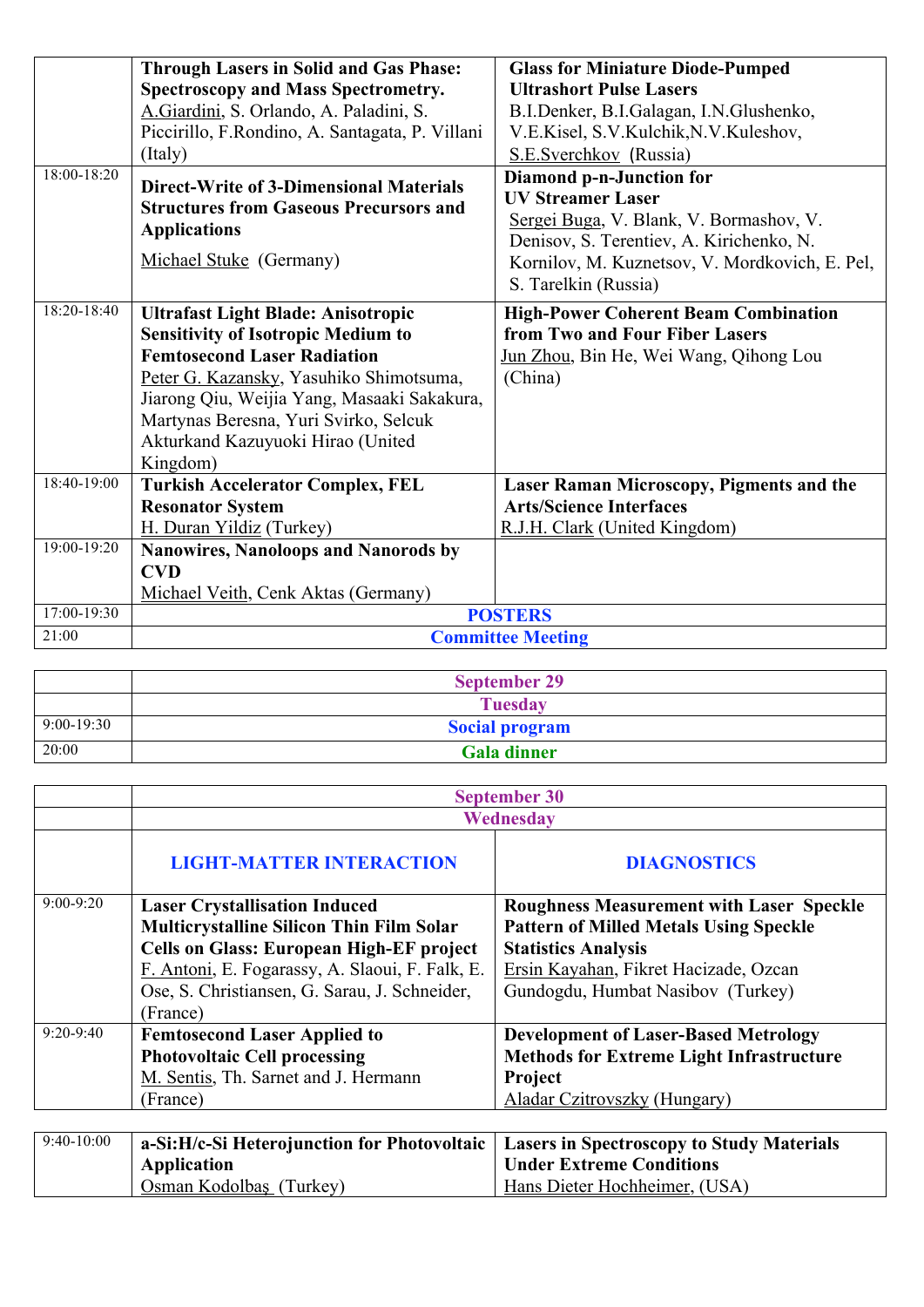| 10:00-10:20     |                                                 | <b>Structural Diagnostics of Polymer Materials</b> |
|-----------------|-------------------------------------------------|----------------------------------------------------|
|                 |                                                 | by Raman Spectroscopy                              |
|                 |                                                 | Kirill Prokhorov, E.A. Sagitova, G.Yu.             |
|                 |                                                 | Nikolaeva, P.P. Pashinin, P. Donfack, and A.       |
|                 |                                                 | Materny (Russia)                                   |
| 10:20-10:40     |                                                 | <b>Coffee Break</b>                                |
|                 |                                                 |                                                    |
|                 | <b>LIGHT-MATTER INTERACTION</b>                 | <b>DIAGNOSTICS</b>                                 |
|                 |                                                 |                                                    |
| $10:40 - 11:00$ | <b>A Review of Laser Ablation Propulsion</b>    | "An Ultrafast Single-Photon Image Diagnostics      |
|                 | Claude Phipps, W. Bohn, T. Lippert, M.          | Sensor with APD Arrays for Industrial and Bio-     |
|                 | Michaelis, A. Sasoh, W. Schall and J. Sinko     | Applications"                                      |
|                 | (USA)                                           | E.Charbon and <b>S.Donati</b> (Italy)              |
| 11:00-11:20     | <b>High-Intensity Terahertz Pulses: Methods</b> | <b>Investigation of Radio-Optic Resonances on</b>  |
|                 | of Generation and Applications                  | <b>Far Field and Free Space Condition</b>          |
|                 | Sergey V. Garnov (Russia)                       | Mustafa Cetintas, R. Hamid, S. Çakir, O. Sen       |
|                 |                                                 | (Turkey)                                           |
| $11:20-11:40$   | <b>Laser Cleaning of Metals: Fundamentals,</b>  | <b>Optical Characterization and Thin Film</b>      |
|                 | <b>Practical Applications and Future</b>        | <b>Electronics Applications of Carbon Nanobuds</b> |
|                 | Prospects Vadim Veiko, V.N. Smirnov,            | and -Tubes                                         |
|                 | T.Yu. Moutin, E.A. Shakhno (Russia)             | Esko I. Kauppinen (Finland)                        |
| 11:40-12:00     | <b>LIBS-study of Components Migration in</b>    | Nano-Aquarium Integrated with Functional           |
|                 | <b>Steel Weld Joints</b>                        | <b>Microcomponents in Photostructurable Glass</b>  |
|                 | Elena L. Surmenko, Tatiana N. Sokolova, and     | by Femtosecond Laser Microprocessing for           |
|                 | Ivan A. Popov (Russia)                          | <b>Microorganism Analysis</b>                      |
|                 |                                                 | Y. Hanada, K. Sugioka, H. Kawano, I. Ishikawa      |
|                 |                                                 | A. Miyawaki, M. Iida, H. Takai K. Modrikawa        |
|                 |                                                 | (Japan)                                            |
| 12:00-15:00     |                                                 | Lunch                                              |
|                 |                                                 |                                                    |
|                 | <b>LIGHT-MATTER INTERACTION</b>                 | <b>LASER SYSTEMS</b>                               |
|                 |                                                 |                                                    |
| 15:00-15:20     | <b>Laser-Assisted Fabrication of Silicon</b>    |                                                    |
|                 | <b>Nanocrystals in Liquids</b>                  | <b>A New Approach for Developing Highly</b>        |
|                 | S.V. Zabotnov, P.A. Perminov, A.A. Ezhov,       | effective Solid-State HV Pulse Generators for      |
|                 | I.O. Dzhun, L.A. Golovan, P.K. Kashkarov        | <b>Laser Pumping</b>                               |
|                 | (Russia)                                        | Sergey Moshkhunov (Russia)                         |
| 15:20-15:40     | <b>Theoretical and Experimental</b>             | <b>A Novel Pattern Recognition Approach for</b>    |
|                 | <b>Characterization of Nanosecond-</b>          | <b>Noisy Frequency-Resolved-Optical-Gating</b>     |
|                 | <b>Laser-Induced Plasmas for Ignition</b>       | <b>Traces</b>                                      |
|                 | Ernst Wintner (Austria)                         | Chao-Kuei Lee, Wei-Hong Su, Sung-Hui Lin, T.       |
|                 |                                                 | R. Tsai (Taiwan)                                   |
| 15:40-16:00     | <b>Laser-Induced Surface Modification of</b>    | <b>Plasma-Based Extreme Ultra-Violet Lasers</b>    |
|                 | <b>Organic polymers</b>                         | G.J. Tallents, I. Al'Miev, N. Booth, L.M.R.        |
|                 | Lokman Torun (Turkey)                           | Gartside, H. Huang, A. K. Rossall, E. Wagenaars,   |
|                 |                                                 | D. S. Whittaker, Z. Zhai (United Kingdom)          |
| 16:00-16:20     | Synthesis by Pulsed Laser Ablation in Ar        | <b>Temporal Optimization of 0.1- Hz.0.5- PW</b>    |
|                 | and SERS Activity of Silver Thin                | <b>Laser Pulses</b>                                |
|                 | <b>Films with Controlled Nanostrucure</b>       | Jae Hee Sung, Tae Jun Yu, Seong Ku Lee, Tae        |
|                 | C. D'Andrea, F. Neri, P.M. Ossi, N. Santo,      | Moon Jeong, Il Woo Choi, and Jongmin Lee           |
|                 | Sebastiano Trusso (Italy)                       | (Korea)                                            |
| 16:20-16:40     | <b>Zinc Oxide Nanostructured Layers for Gas</b> | <b>Recent Advances of High Power 1 µm Lasers</b>   |
|                 | <b>Sensing Applications</b>                     | Manfred Berger (Germany)                           |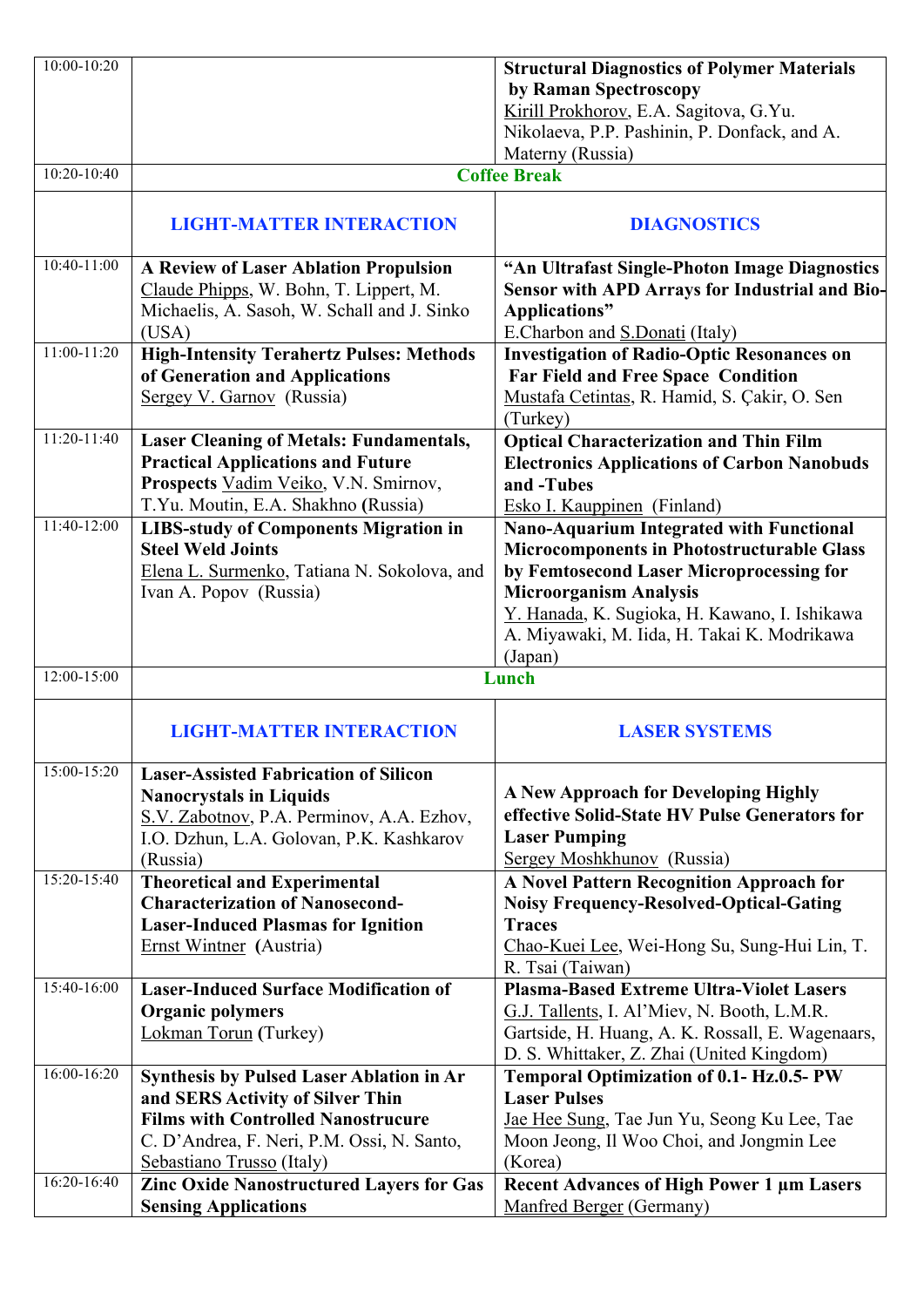|             | A.P. Caricato, A. Cretí, A. Luches, M.                                                   |                                                                 |
|-------------|------------------------------------------------------------------------------------------|-----------------------------------------------------------------|
|             | Lomascolo, M. Martino, R. Rella, D. Valerini                                             |                                                                 |
|             | (Italy)                                                                                  |                                                                 |
| 16:40-17:00 | <b>Terahertz Reflection Response</b>                                                     | <b>Z-Scan Investigation of Concentration</b>                    |
|             | <b>Measurement Using a Photon Polariton</b>                                              | <b>Dependency of Nonlinear Optical Responses</b>                |
|             | Wave                                                                                     | in Triphenylmethane Dye Solutions                               |
|             | Kenji Katayama (Japan)                                                                   | Humbat Nasibov, Izmir Mamedbeili (Turkey)                       |
| 17:00-17:20 |                                                                                          | <b>Coffee Break</b>                                             |
|             | <b>LIGHT-MATTER INTERACTION</b>                                                          | <b>LASER SYSTEMS</b>                                            |
| 17:20-17:40 | <b>Terahertz Applications of Nanostructured</b>                                          | <b>Nano-Imaging and Nano-Patterning with</b>                    |
|             | Alumina Oxyhydroxide Based Artificial                                                    | <b>Compact EUV Lasers: New Opportunities in</b>                 |
|             | <b>Materials</b>                                                                         | Nanotechnology with a Table Top System                          |
|             | A.V. Andreev, M.N. Esaulkov, A. . Khodan,                                                | Mario Marconi (USA)                                             |
|             | M.M. Nazarov, A.A. Konovko, D.A.                                                         |                                                                 |
|             | Sapozhnikov, I.N.Smirnova, A.P. Shkurinov                                                |                                                                 |
|             | (Russia)                                                                                 |                                                                 |
| 17:40-18:00 | <b>Functional Surface Structures Using</b>                                               | <b>Laser Designator and Range Finder Design</b>                 |
|             | <b>Femtosecond Ablation</b>                                                              | <b>Birol Erenturk (Turkey)</b>                                  |
|             | Paivasaari Kimmo, Jääskeläinen Timo                                                      |                                                                 |
|             | (Finland)                                                                                |                                                                 |
| 18:00-18:20 | <b>Application of the Pulse Laser Deposition</b>                                         | <b>New Frontiers in Tunable Laser Technology:</b>               |
|             | <b>Method for Preparation Film</b>                                                       | <b>Optical Parametric Oscillators Spanning the</b>              |
|             | <b>Nanostructure of Metals and</b>                                                       | <b>Ultraviolet to Mid-Infrared</b>                              |
|             | <b>Semiconductors</b>                                                                    | Majid Ebrahim-Zadeh (Spain)                                     |
|             | O.A. Novodvorsky, E.V. Khaydukov, A.A.                                                   |                                                                 |
|             | Lotin, L.S. Parshina, V.V. Rocheva, V.Ya.                                                |                                                                 |
| 18:20-18:40 | Panchenko (Russia)                                                                       |                                                                 |
|             | Laser Modification of 1D Al/Al <sub>2</sub> O <sub>3</sub><br><b>Nanostructures</b>      | <b>Pishaper-Beam Shaping Optics for Advanced</b>                |
|             |                                                                                          | <b>Laser Technologies</b><br>Aleksandr Laskin (Germany)         |
| 18:40-19:00 | C. Aktas, C. Akkan, M. Veith (Germany)<br><b>Optimization of Ultrashort Pulsed Laser</b> |                                                                 |
|             | <b>Radiation for Precise and Productive</b>                                              | <b>High Power Fiber Lasers</b><br><b>Bulend Ortac (Germany)</b> |
|             | Micromashining                                                                           |                                                                 |
|             | P. Pivovarov, S. Klimentov, V. Konov, D.                                                 |                                                                 |
|             | Walter, M. Kraus, F. Dausinger (Russia)                                                  |                                                                 |
| 17:00-19:30 |                                                                                          | <b>POSTERS</b>                                                  |
|             |                                                                                          |                                                                 |

|             | <b>October 01</b>                               |                                                       |
|-------------|-------------------------------------------------|-------------------------------------------------------|
|             | <b>Thursday</b>                                 |                                                       |
|             | <b>LIGHT-MATTER INTERACTION</b>                 | <b>LASER SYSTEMS</b>                                  |
| $9:00-9:20$ | <b>Obtaining of Extremely Homogeneous</b>       | $GaS0.4Se0.6$ : Relevant Properties and Potential     |
|             | <b>Volume Self-Sustained Discharge for</b>      | for 1064 nm Pumped Mid-IR OPOs and OPGs               |
|             | <b>Powerful CO<sub>2</sub>-Lasers Pumping</b>   | Operating above 5 µm                                  |
|             | Vladimir Yamshchikov (Russia)                   | Valentin Petrov, Vladimir Panyutin, Alexey            |
|             |                                                 | Tyazhev, Georgi Marchev, Alexander I.                 |
|             |                                                 | Zagumennyi, Fabian Rotermund and Frank Noak           |
|             |                                                 | (Germany)                                             |
| $9:20-9:40$ | <b>Stable Laser-Plasma Picosecond kHz X-ray</b> | <b>Ultrafast Low-Noise High-Power Fiber Lasers:</b>   |
|             | <b>Source Using Melted Metal Target</b>         | <b>Applications from Material Processing to Next-</b> |